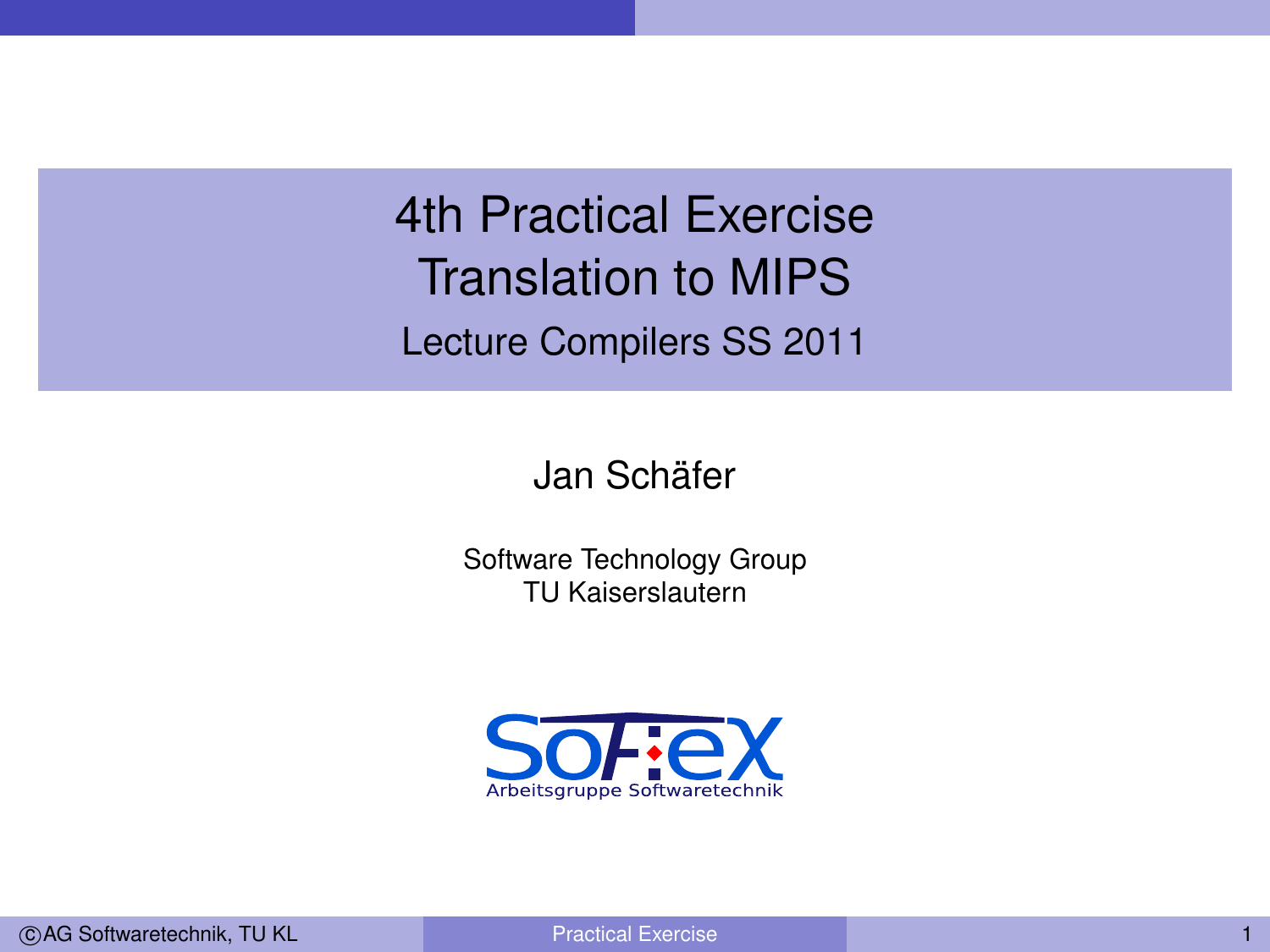```
MiniJava.cup
```

```
ExpressionStatement ::= ...
     | Expression:l EQ Expression:r SEMI
       \{:\text{RESULT} = \text{Assignment}(SourcePosition(lleft, Iright), l, r); : \};
```

```
MiniJava.katja
```

```
Statement = ...Assignment ( SourcePosition sourcePos,
                         Expression left, Expression right )
```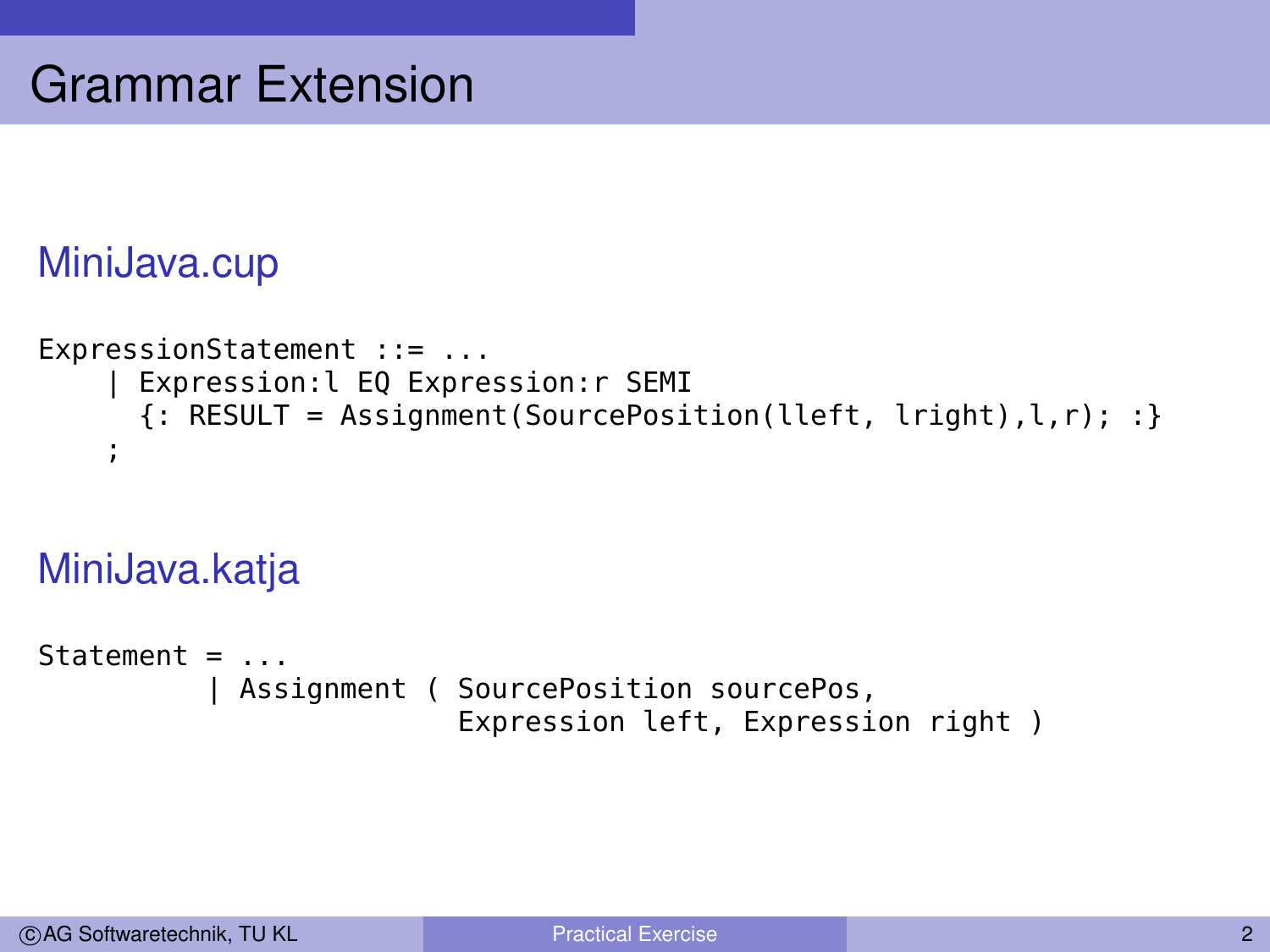# MIPS-AST Changes

### MIPS.katja

 $Instruction = . . .$ | MUL (Register reg0, Register reg1, Register reg2) DIV (Register reg0, Register reg1, Register reg2) | XOR (Register reg0, Register reg1, Register reg2)

#### Unparser.java

- 1. Add new cases, remove MULT
- 2. load ⇒ lw
- 3. store  $\Rightarrow$  sw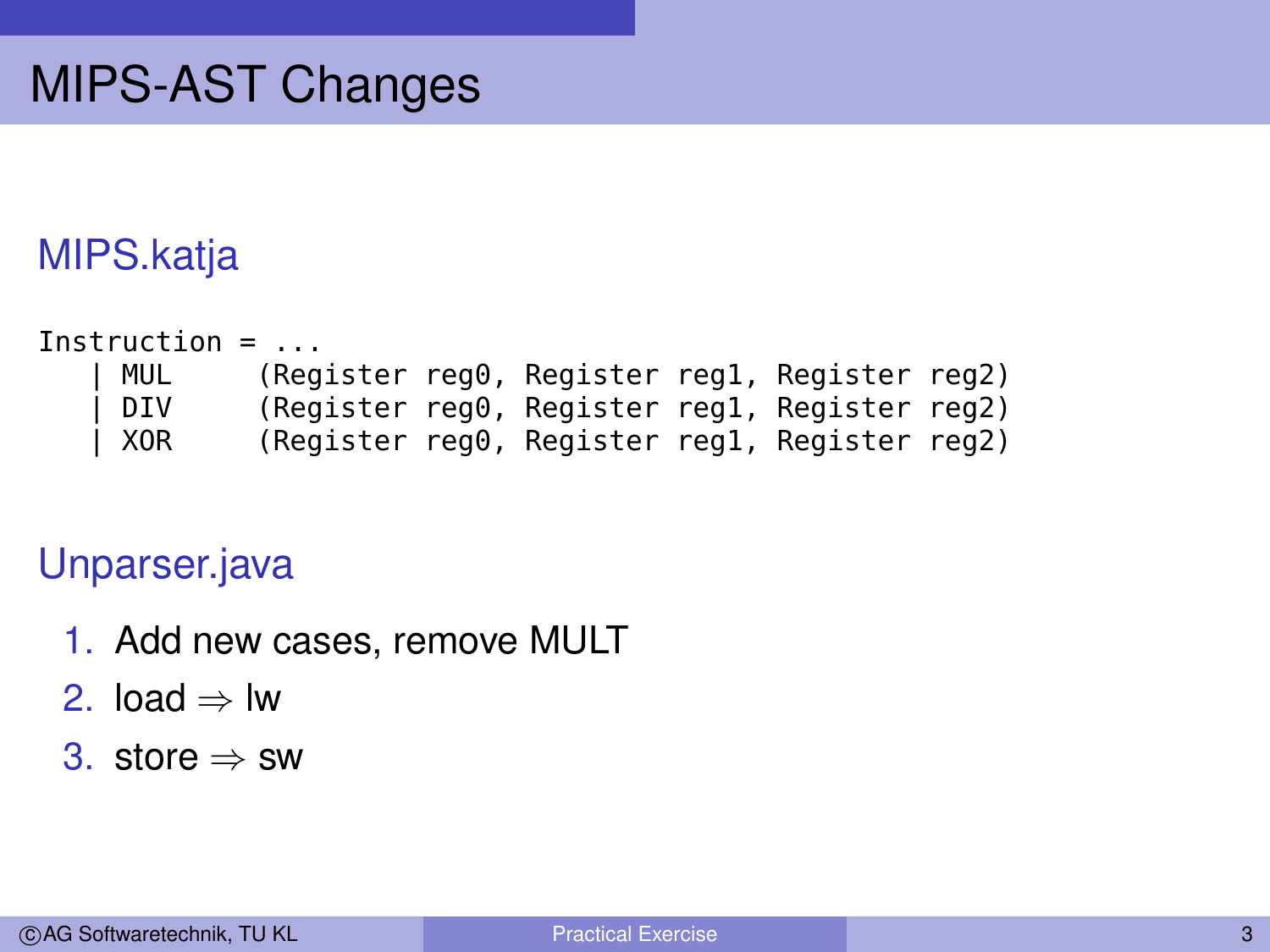```
static void m() {
   boolean b = true;
  int i = 5;
  if (b) {
      int i = 42;
  } else {
     int k = -1;
   }
}
```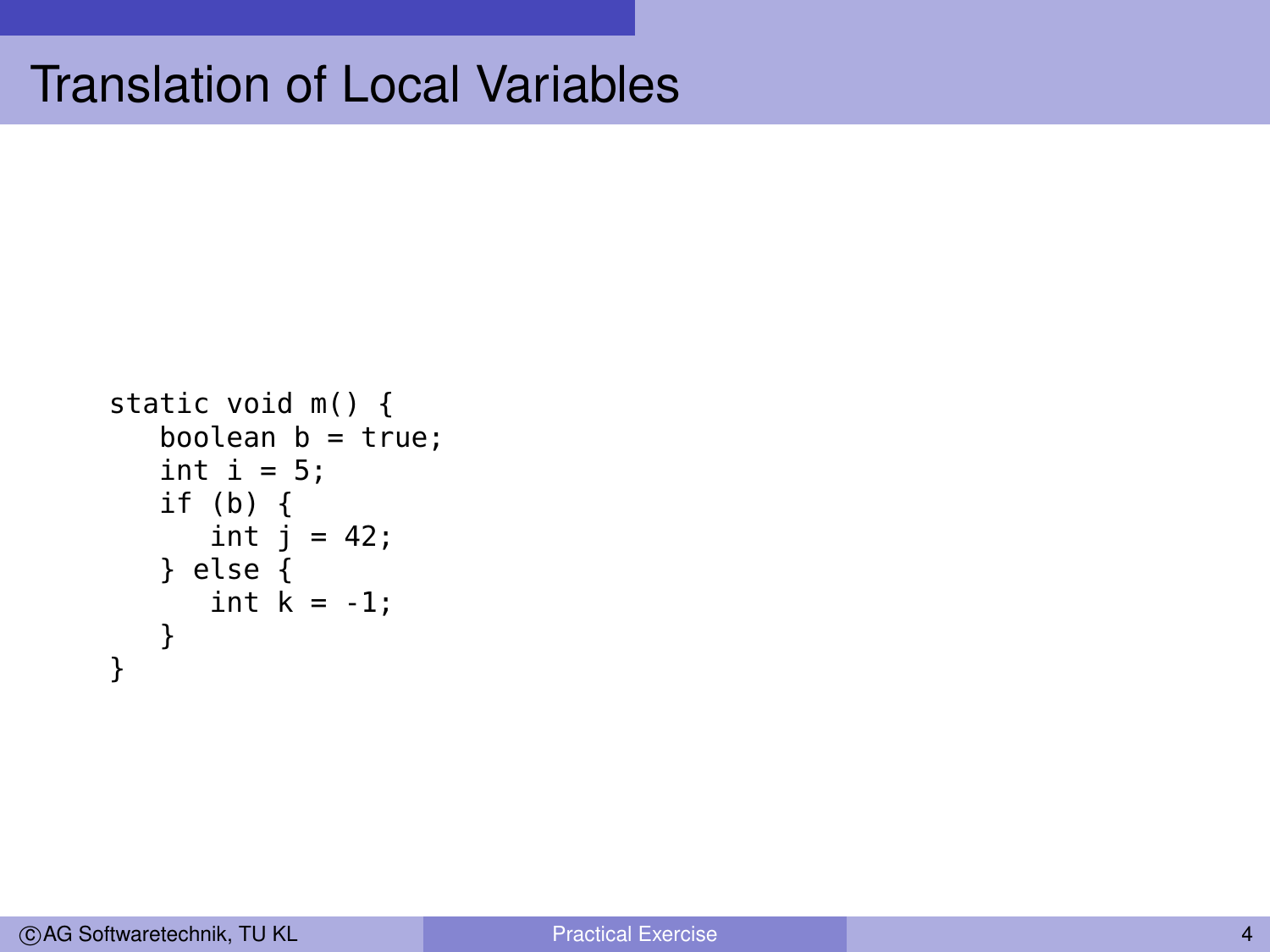## Translation of Local Variables

#### Solution 1

```
static void m() {
   boolean b = true;
  int i = 5;
  if (b) {
      int i = 42;
   } else {
     int k = -1;
   }
}
```

```
# Space on the stack for
# 4 local variables
# sp + 12 : k
# sp + 8 : j# sp + 4 : i# sp + 0 : baddi $sp, $sp, -16
```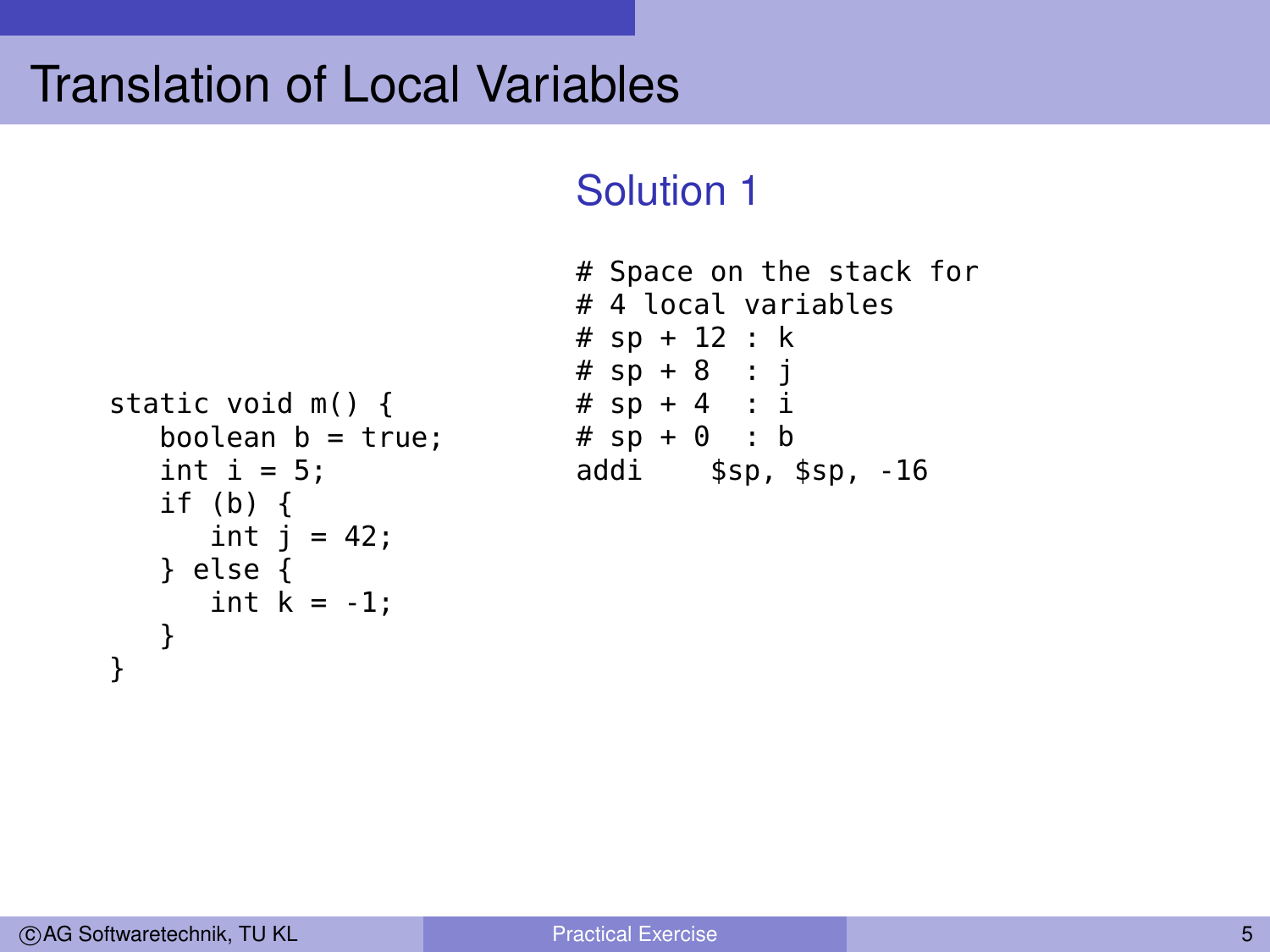# Translation of Local Variables

#### Solution 1

```
static void m() {
   boolean b = true;
   int i = 5:
  if (b) {
      int i = 42;
   } else {
      int k = -1;
   }
}
```

```
# Space on the stack for
# 4 local variables
# sp + 12 : k
# sp + 8 : j# sp + 4 : i# sp + 0 : baddi $sp, $sp, -16
```
#### Solution 2

```
# Space on the stack for
# 4 local variables
# sp + 8 : i/k# sp + 4 : i# sp + 0 : baddi $sp, $sp, -12
```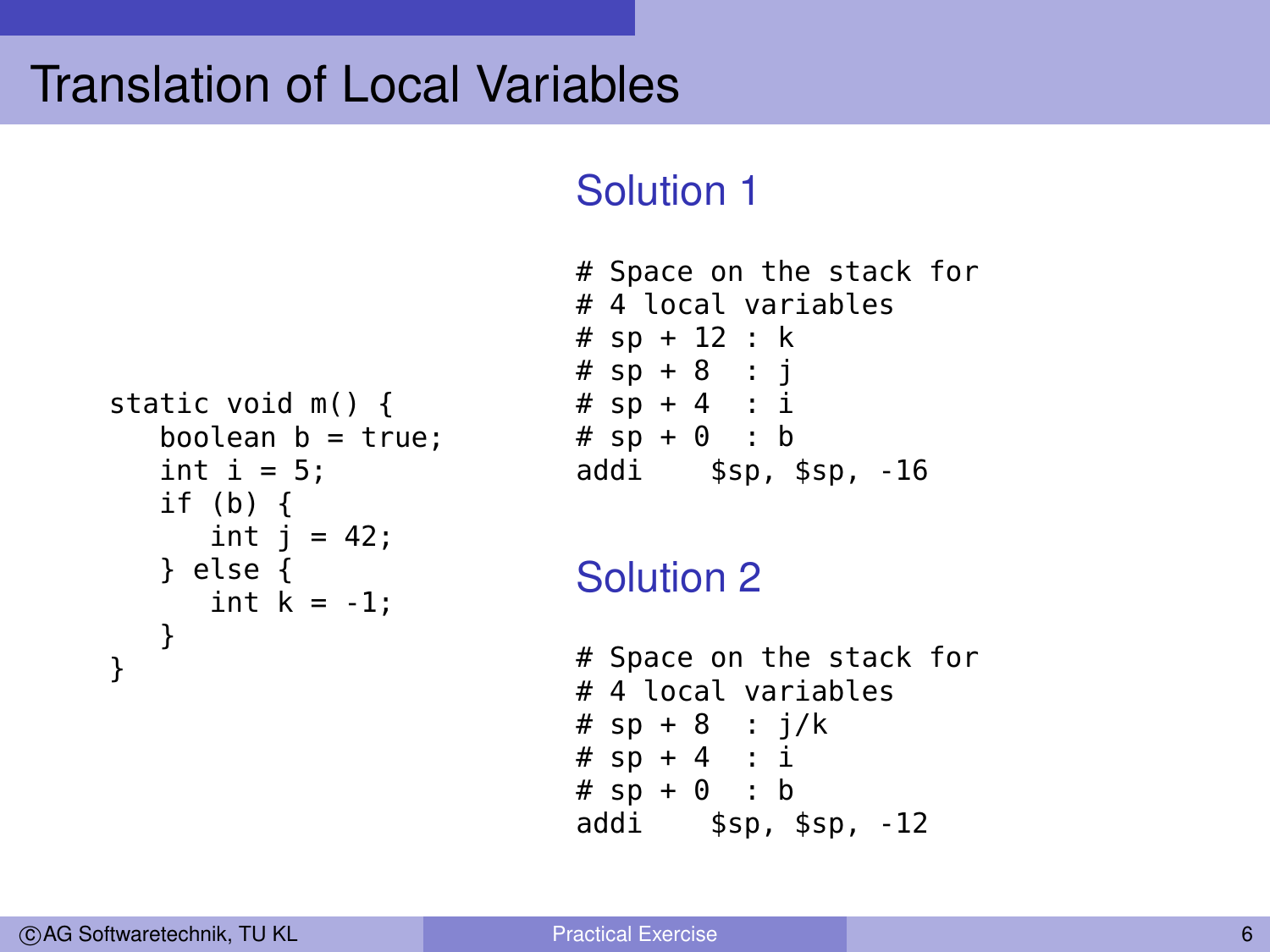## Translation of Recursive Procedures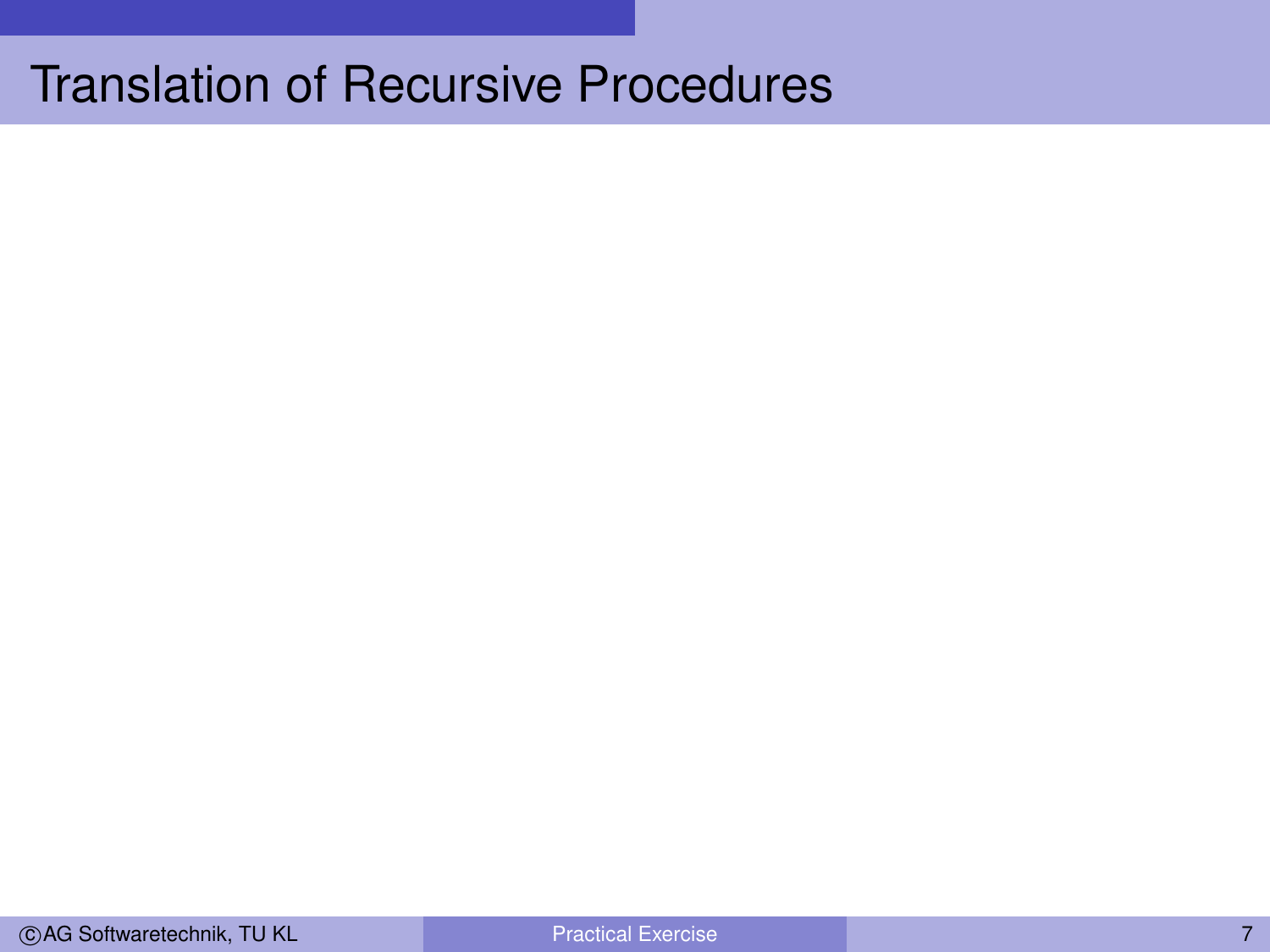## Translation of Recursive Procedures

- 1. Code generation at the definition site
- 2. Code generation at the call site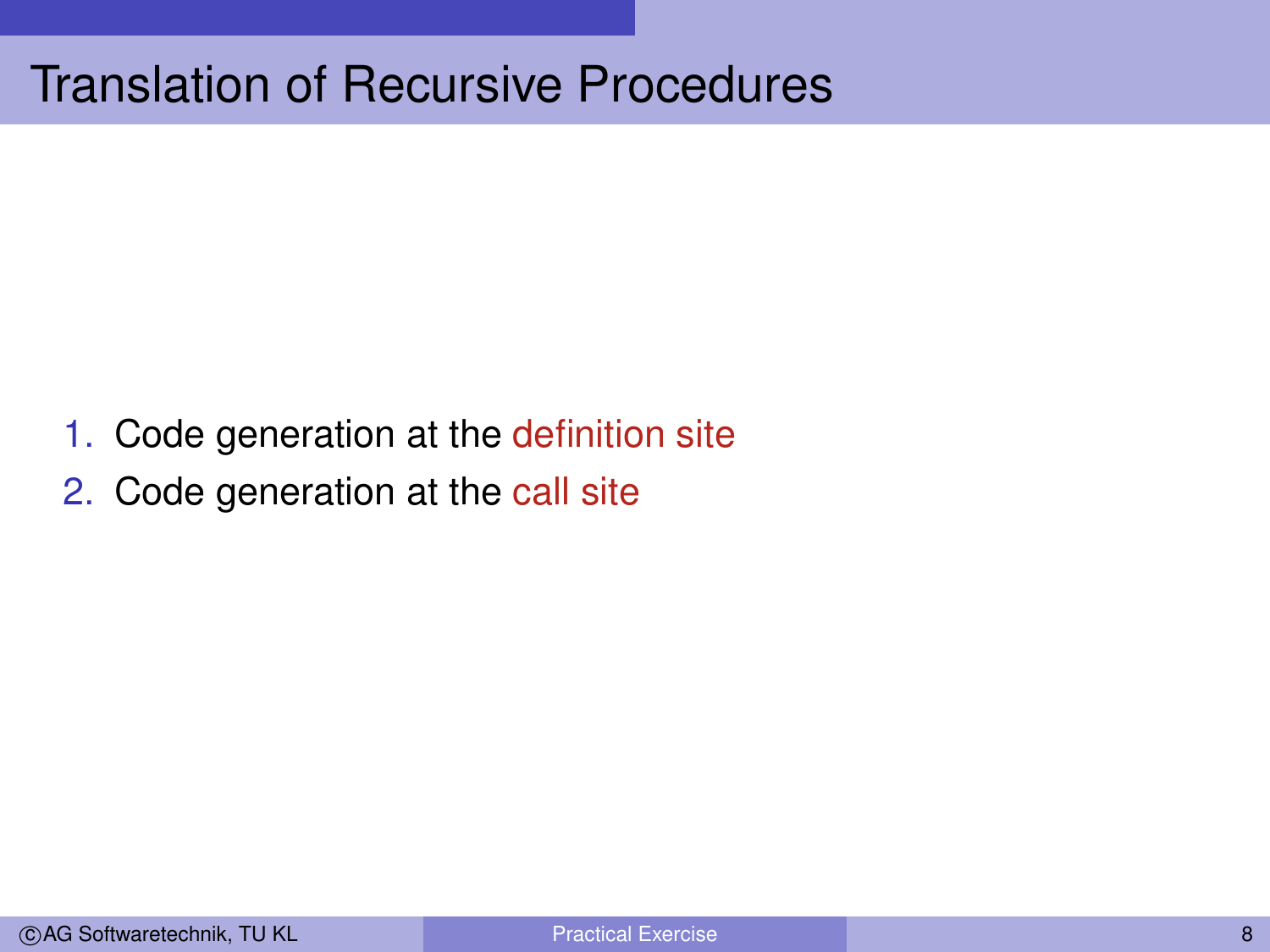## Code Generation at the Definition Site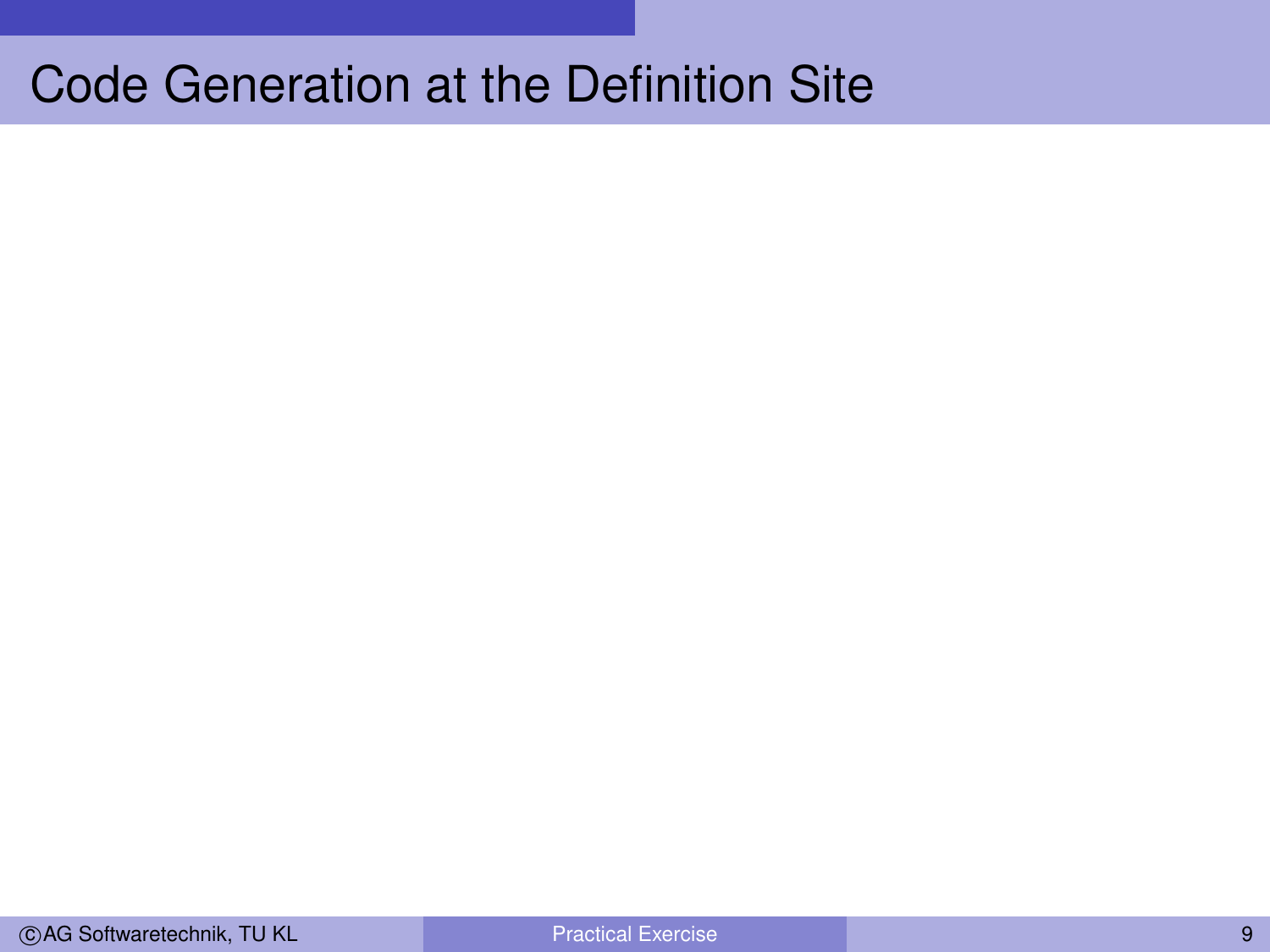# Code Generation at the Definition Site

- 1. Prolog
- 2. Body
- 3. Epilog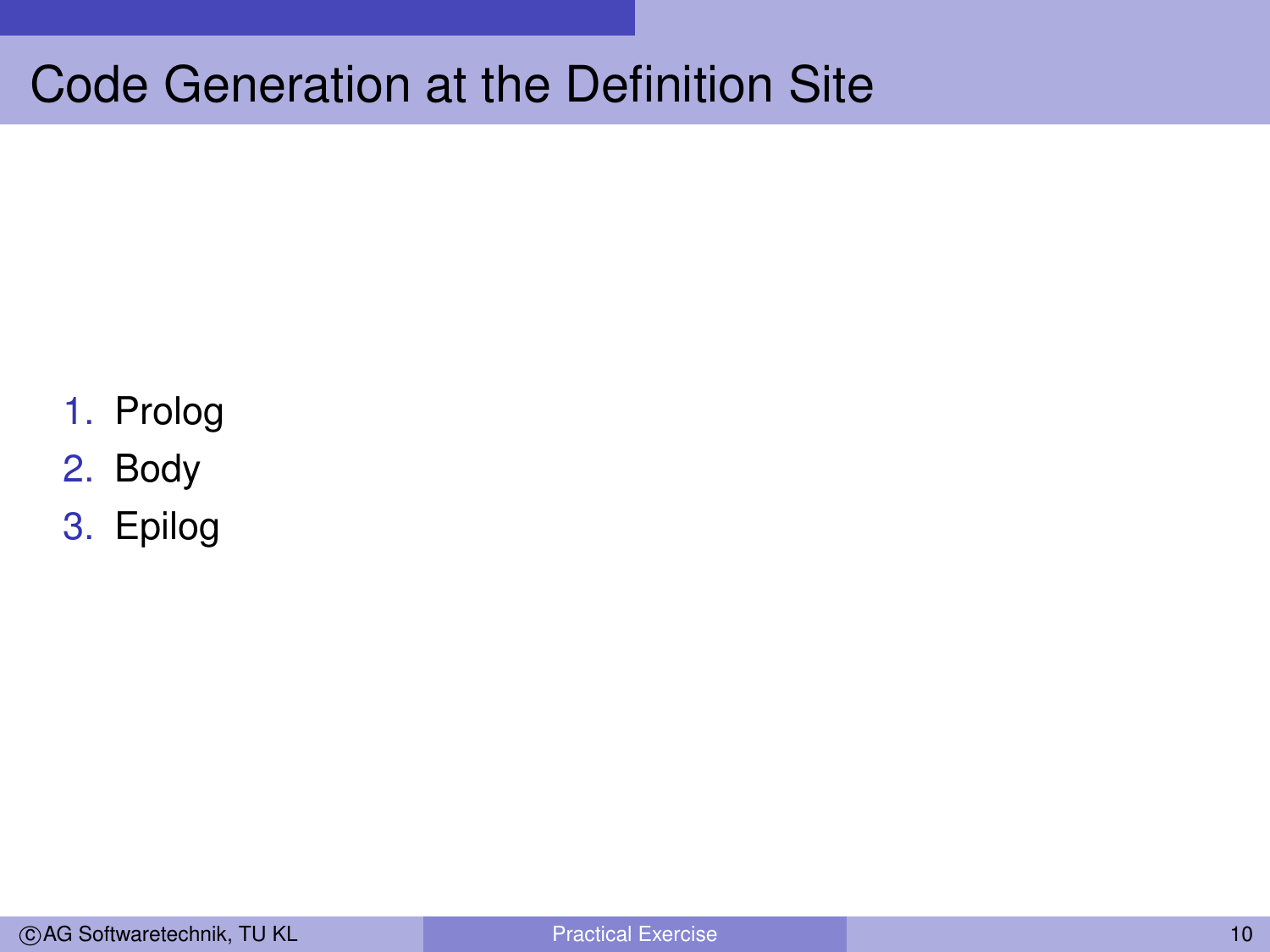# Prolog, Body, Epilog

### Prolog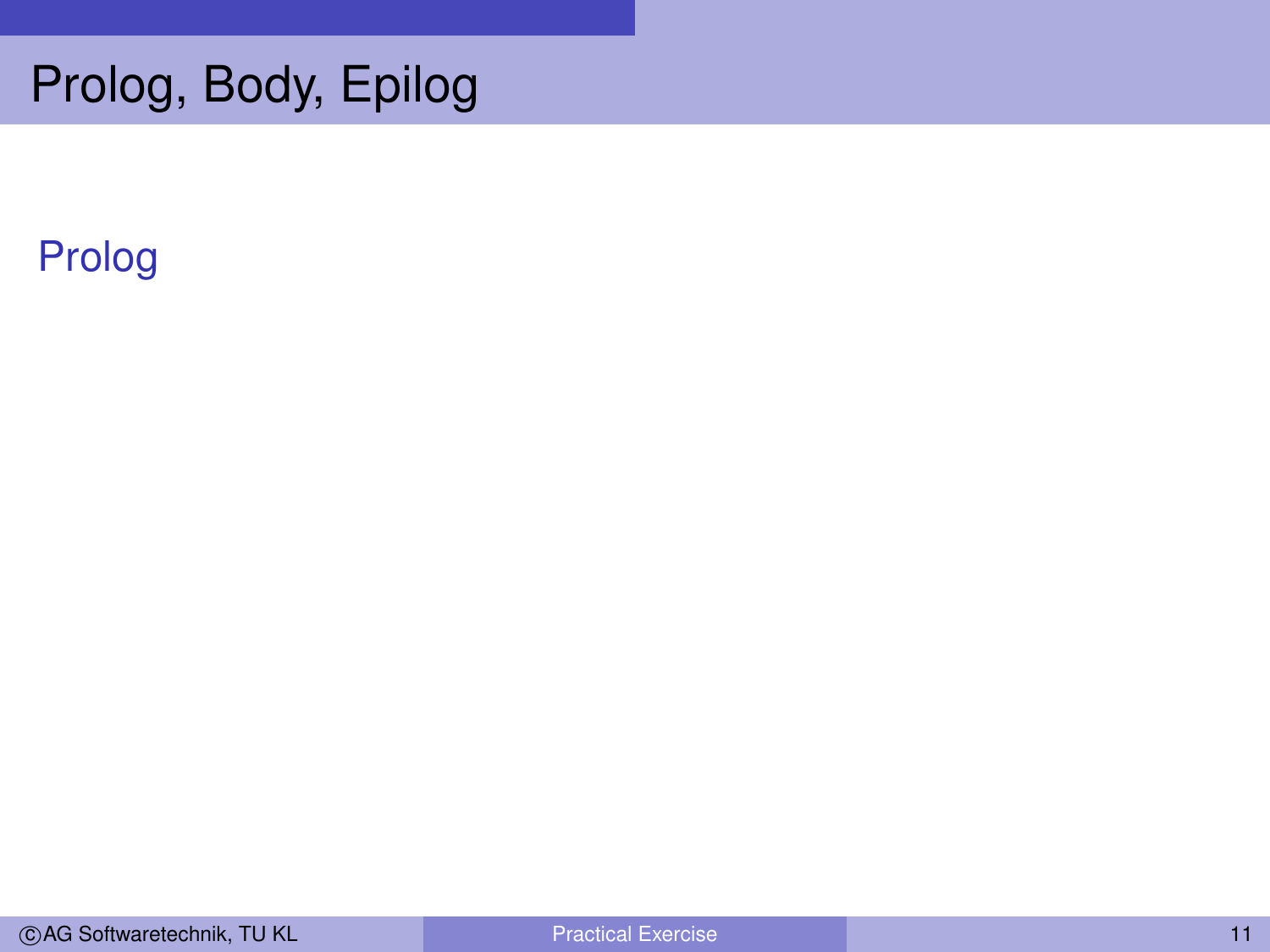# Prolog, Body, Epilog

### Prolog

- 1. Label for jumping some\_procedure:
- 2. Save return address (\$ra) to stack when modified by subcalls
- 3. Save \$fp to stack
- 4. Save \$sp to stack
- 5. Save used saved temporaries (\$s0-\$s7) to stack

### Body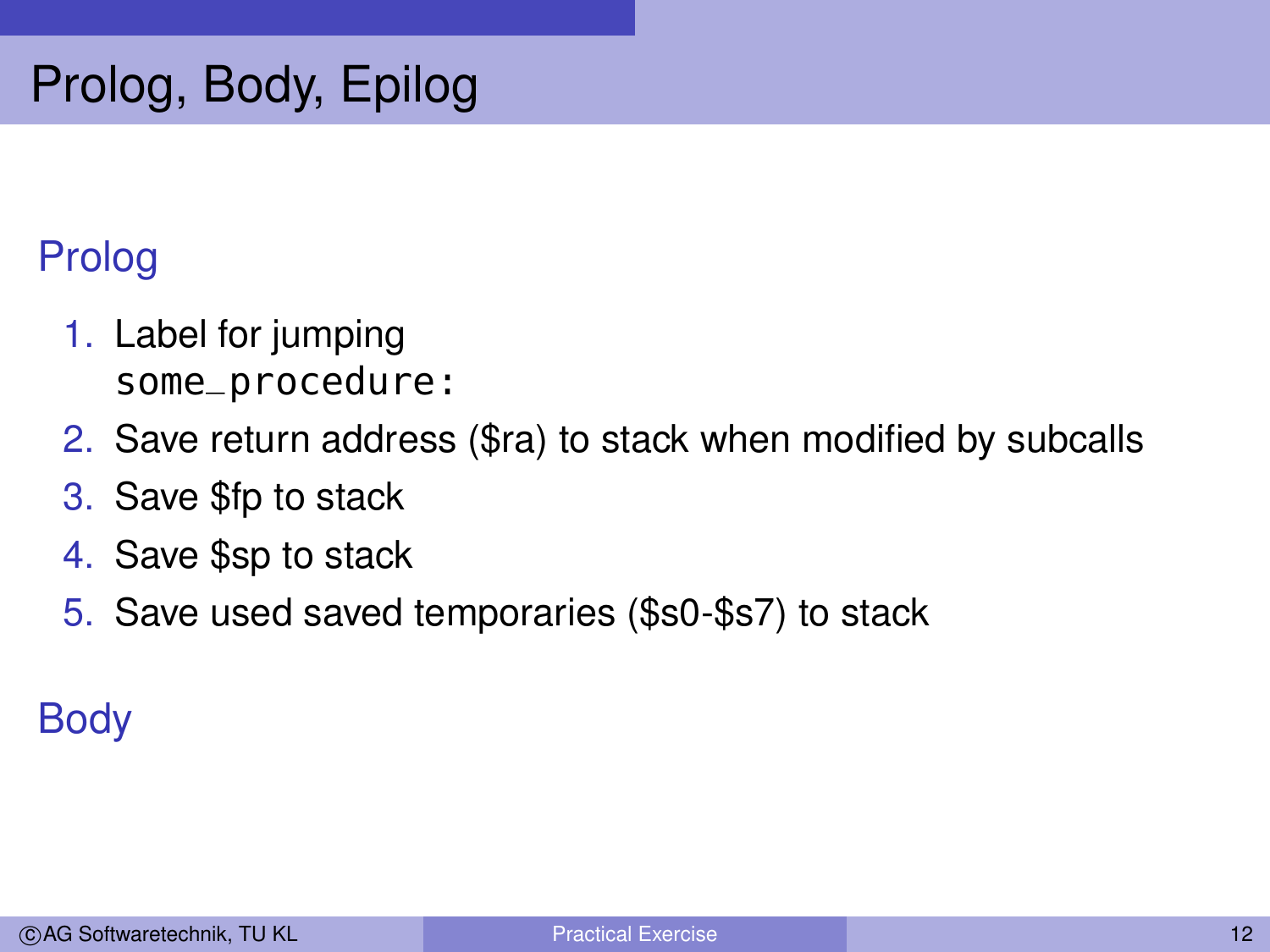# Prolog, Body, Epilog

### Prolog

- 1. Label for jumping some\_procedure:
- 2. Save return address (\$ra) to stack when modified by subcalls
- 3. Save \$fp to stack
- 4. Save \$sp to stack
- 5. Save used saved temporaries (\$s0-\$s7) to stack

#### Body

#### translate statements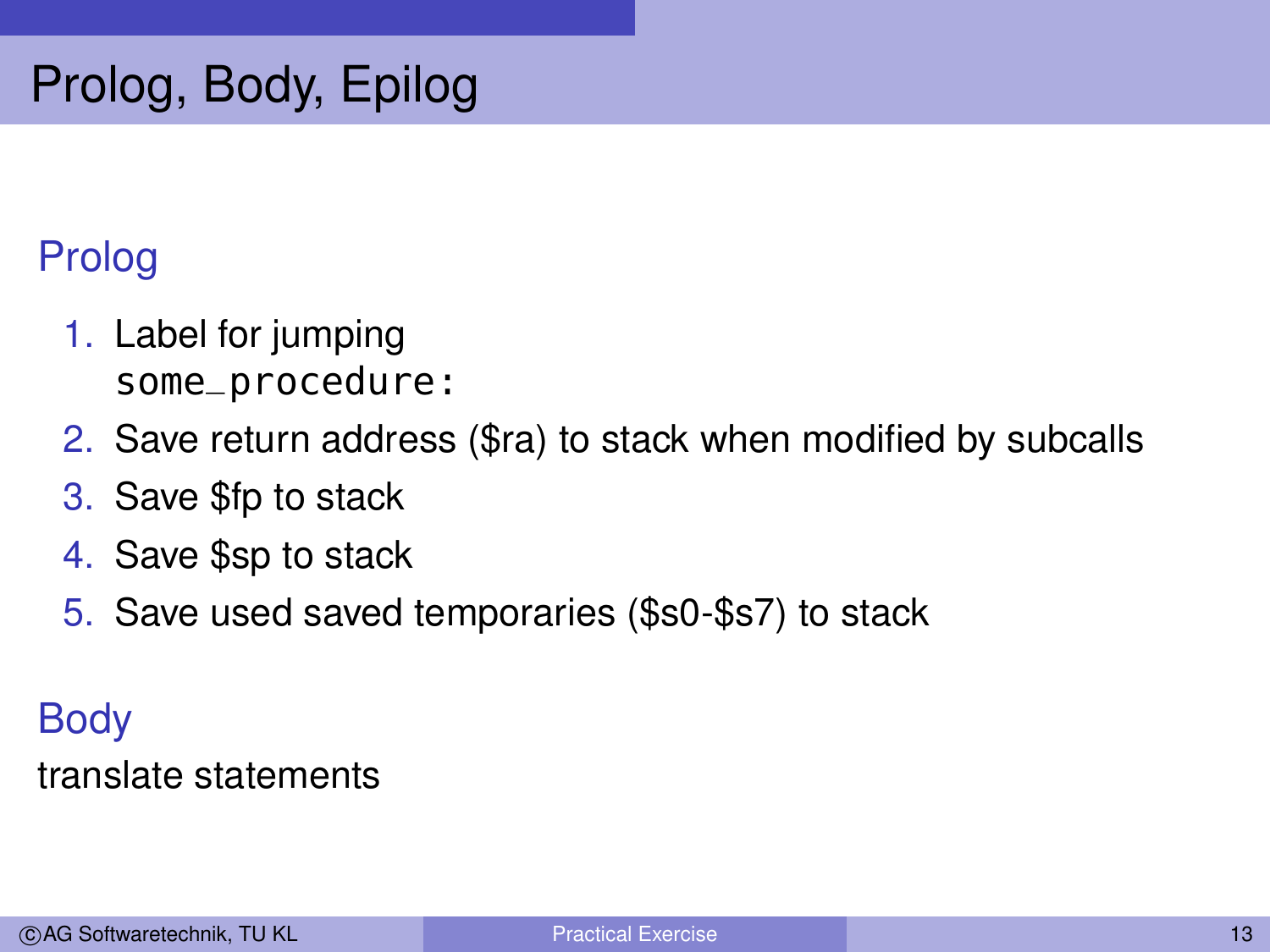## Epilog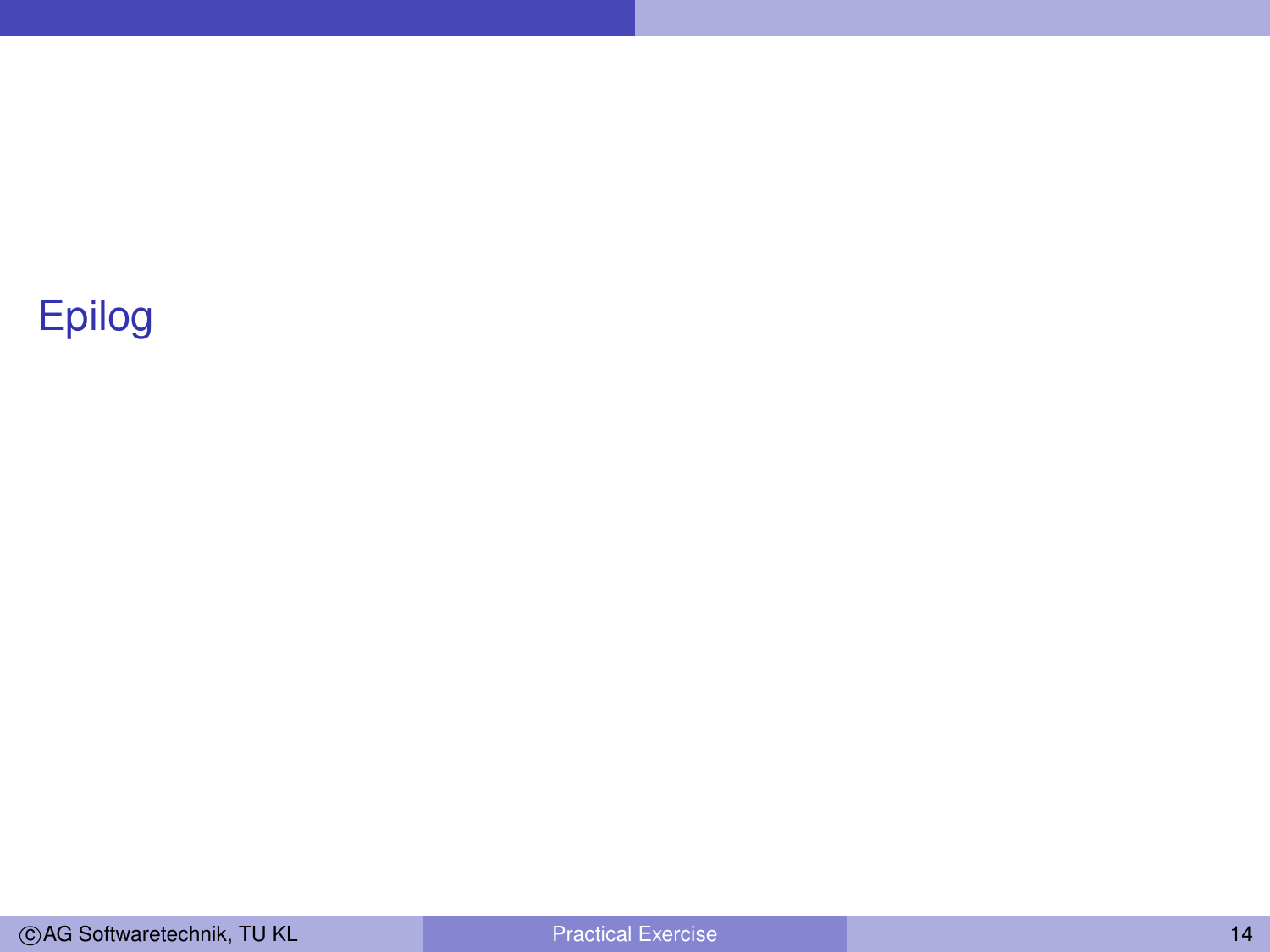### Epilog

- 1. Put return values into \$v0, \$v1
- 2. Restore saved registers from stack
- 3. jr \$ra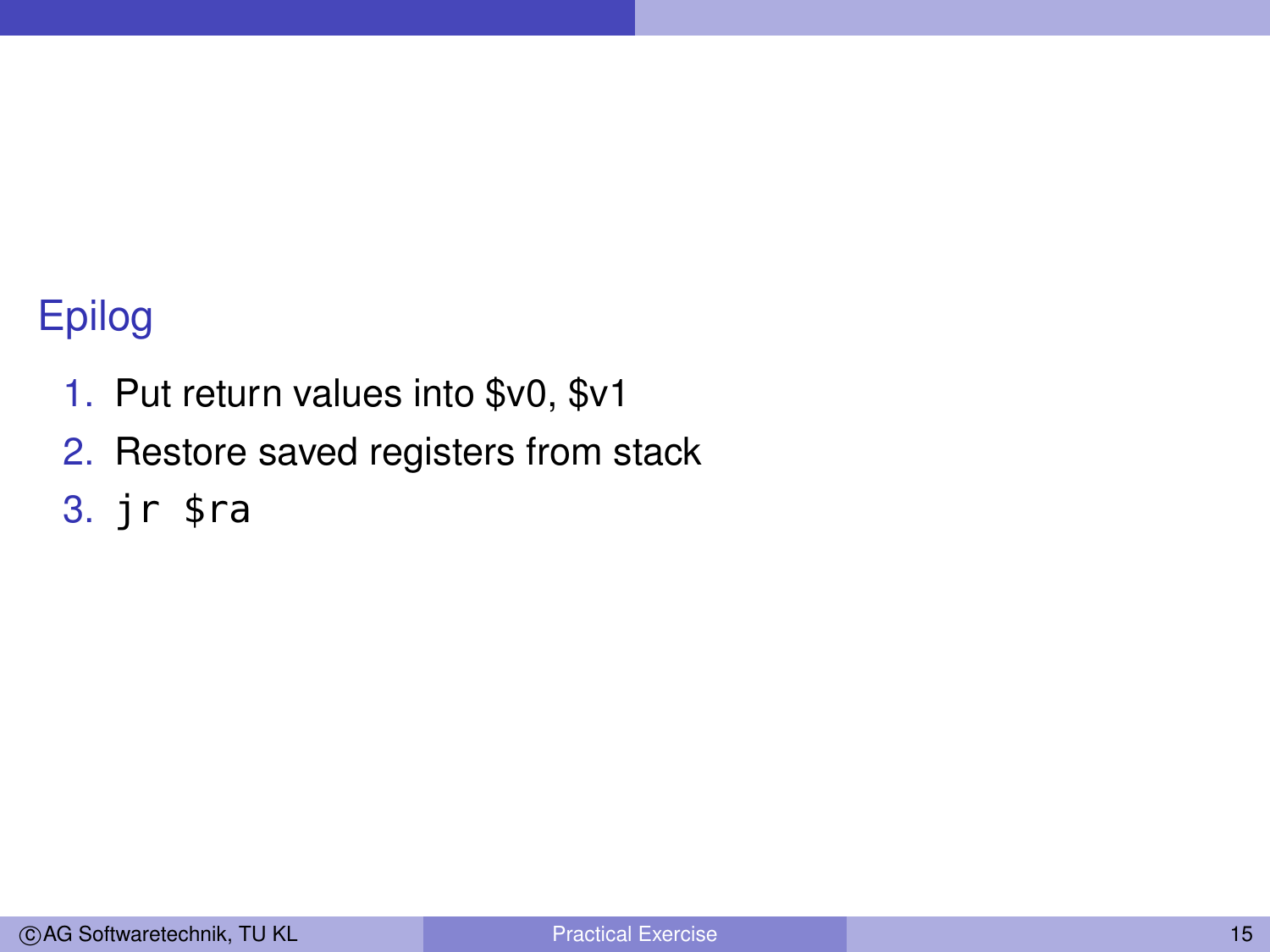# Code Generation at the Call Site